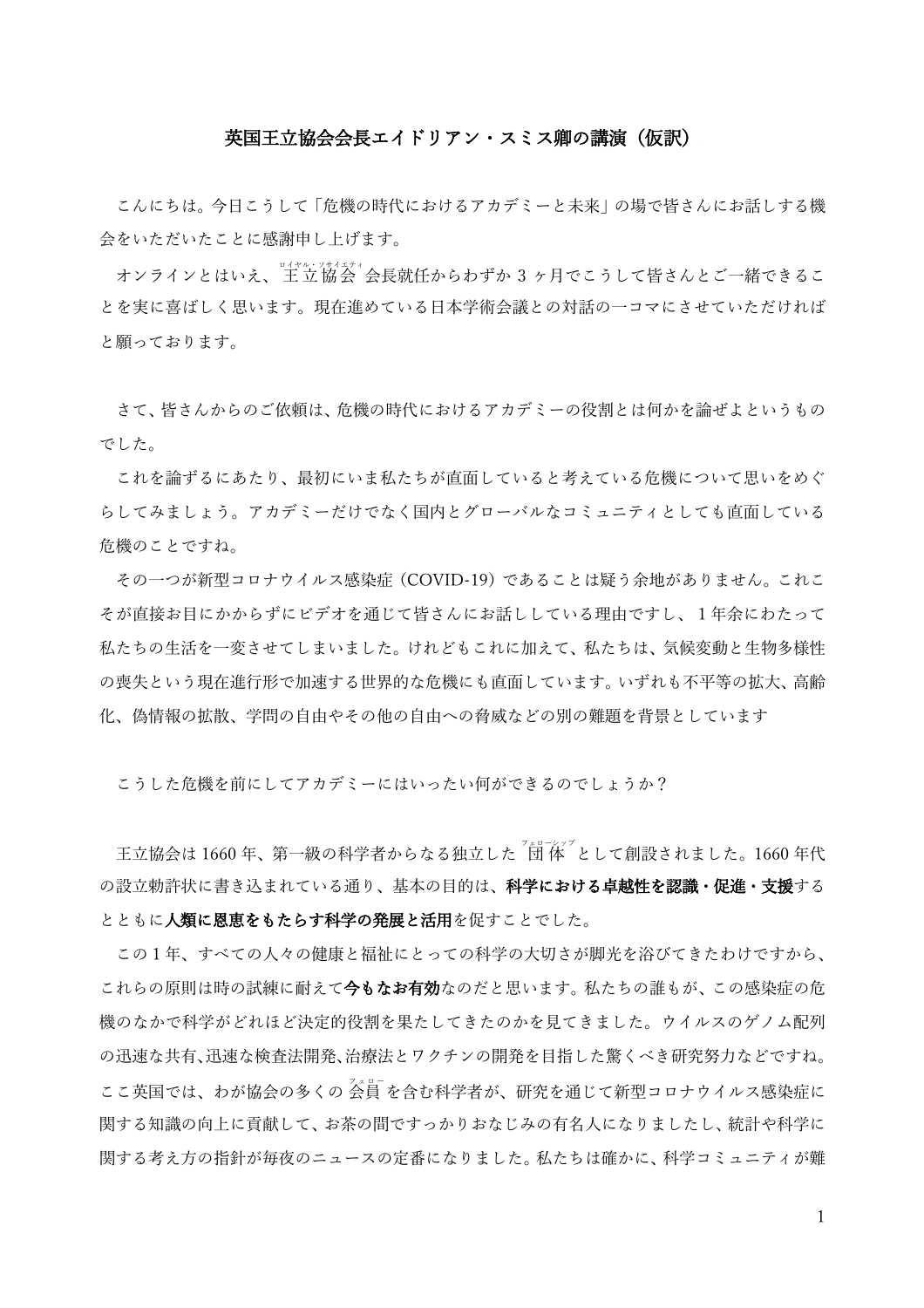局を前に立ち上がるのを見たのです。人類にとっての科学の大切さを目にしたのです。

独立したアカデミーである王立協会はこうしたなかで重要な役割を果たしていると、私は信じて います。独立した公平な助言を政府や政策立案者に提供する際に科学者を招集し、多様な知を仲介・ 集約する要となる役割を果たしてきたのです。学術雑誌上では、新型コロナウイルス感染症に関する 研究で得られた知見やデータをすべてオープンアクセスできるようにしました。マスコミとの緊密な 対話を維持し、市民が広く参画する活動を広め、自宅で子どもたちの学習支援をしてくださる親も含 めて、もっと幅広い人々に役立つ資料や活動を提供してきました。

いくつか取り上げてみましょう。

経済や健康、社会の福利に対する新型コロナウイルス感染症の影響は深刻です。けれども、最良の 科学的助言と専門知識をうまく活用する大切さも示してくれましたし、科学的助言は政府の全部門で 重要なのだと認識を新たにすることにもつながりました。この方面で果たしうる大切な役割があるこ とを示す機会がアカデミーに与えられたというのが私の見立てです。ですから新型コロナウイルス感 染症をめぐる経験が今後、政策決定にあたって科学の役割を強化する一助になればとおおいに願っ ています。そしてこの点にこそ、助言を行う <sup>"簧"</sup>としてのアカデミーの役割があるのです。科学コミ ュニティと政策決定者のコミュニティの間でこの役割がよりうまく進んでいるように思われます。

もちろん、ここで申し上げていることは緊急時の科学的助言に限られるものではありません。 **気候** 変動や生物多様性の喪失といった現在進行中の危機にもしっかり該当します。これらは、手をこまね いて放置すると、人類の未来に破局を招きかねないのです。遺伝子編集や遺伝子情報など政策決定者 に難題を投げかける他の諸問題の場合も同様です。この大規模感染症の中で学んだことに立脚し、長 期にわたる予見可能な危機に関する政策助言により一層の重点を置くことが必要なのだろうと思い ます。そしてこれら以外にも、科学的助言が必要とされる政策上の難題があることを忘れてはならな いでしょう。

次に、国際的にも英国でも、これらの成功にもかかわらず、現下の危機によって人々の科学への信 頼が試されてきたという事実に話題を向けようと思います。科学と科学者はかつてないほど脚光を浴 びて、政治的意思決定の中核に陣取ることになりました。意識調査が示すように、英国では人々は科 学と科学者に肯定的姿勢を取っていて、これは新型コロナウイルス感染症に最前線で取り組む科学 者にまで及んでいます。しかしながら、科学コミュニティはいま私たちが享受している信頼を維持す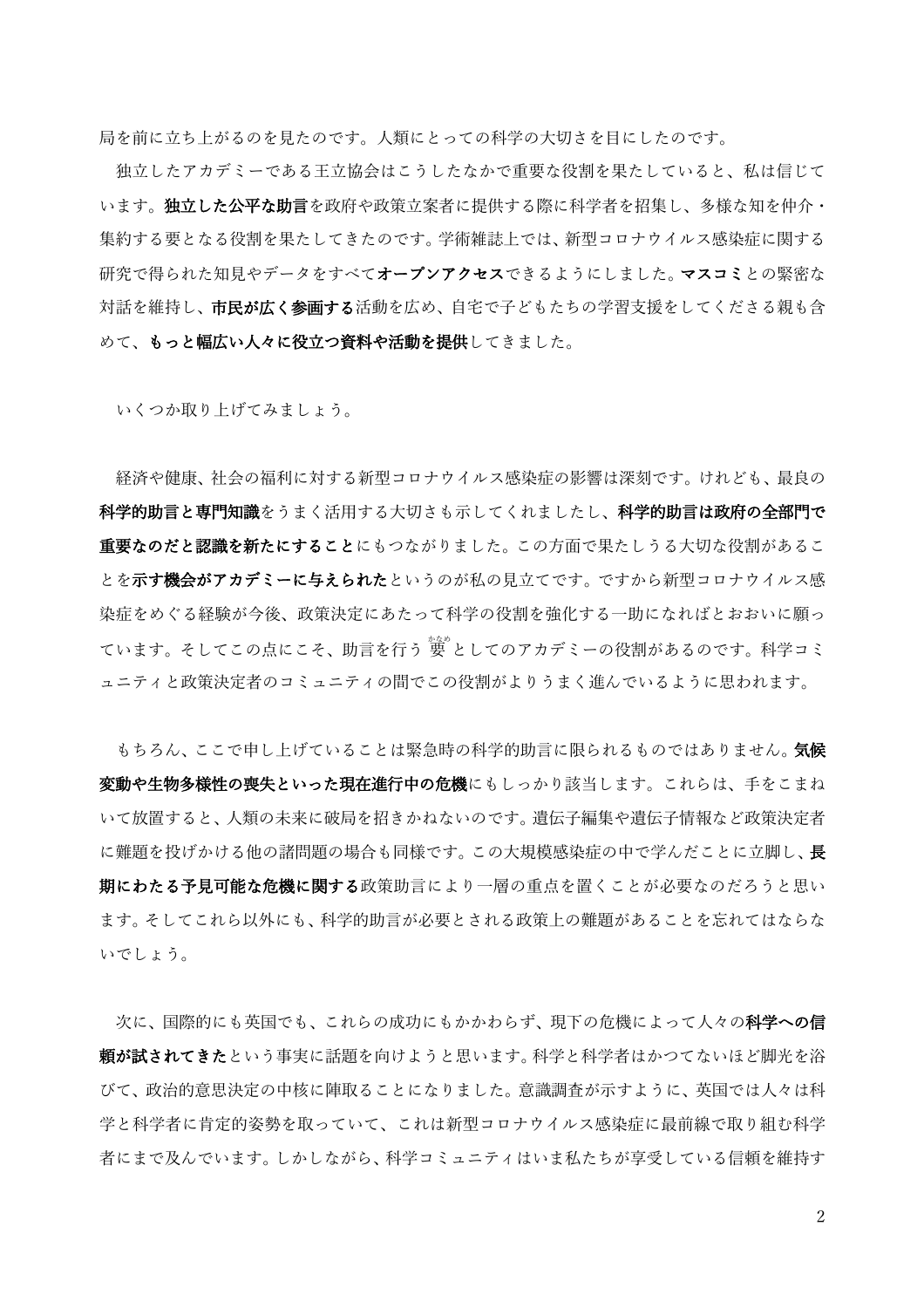るために努力する必要があるのです。だからこそ自分たちの仕事や「科学のやり方」を語る際には、 科学者が独立性を保ち、透明性と公開性を維持することが大切です。

科学に批判的に関与するツールをすべての市民に提供すること、科学のもたらす恩恵と並んで限界 についても市民と誠実な会話を行うこと、**科学への市民の健全な信頼を支える**にはこうしたことが決 定的に大切です。私たちがこの大規模感染症を探求する一般向けイベントでやろうとしているのは、 まさにこのことなのです。新型コロナウイルス感染症に取り組む科学者を集め、この感染症について 探求する一連の行事で一緒に活動してもらいました。これまで、新型コロナウイルス感染症時代にデ ータと統計を理解するなどの話題を考えてみました。ウイルスについて分かっていること/いない こと、大規模感染症との闘いにおける科学の役割も取り上げました。新型コロナウイルス感染症のワ クチンに人々が抱く疑問や懸念についても議論しました。

ですから私からすると、アカデミーにとって果たすべき役割は明らかです。政策決定者にとどまら ず、開かれた透明性のあるやり方で市民と関わっていくことなのです。

これをするには、アカデミーのもう一つ重要な役割として、多様性 と 包摂性、そして強固な研 究文化の促進に注力する必要もあるように思います。英国のナショナル・アカデミーである王立協会 は、多様性と包摂性が私たちの活動全体に確実に深く組み込まれるように、科学コミュニティの模範 となって主導する特別の責任を負っていると信じています。科学コミュニティが多様性を欠くという ことは、英国でもグローバルにも、多大な才能を失うことを意味します。

王立協会の現会員中、女性は 10 パーセントに過ぎません。しかしながら、2016 年から 2020 年ま でに選ばれた新会員の 23 パーセントは女性です。近年、女性会員比率の倍増が見られたのは喜ばし いことですが、私たちは、女性候補をもっと多く推薦するよう積極的に奨励するといった方法でこれ を達成しました。けれども女性は、科学の場で機会を十分に与えられていないコミュニティの一例に すぎません。民族的マイノリティに属する研究者、特に黒人の民族集団出身の場合、職業機会の壁に ぶつかり科学の場でキャリアアップを制限される経験をしがちだし、アカデミアを離れる比率もは るかに高いのです。このことは社会経済的剥奪の問題とも相関しており、これは、英国全体で労働者 階級コミュニティ出身のあまりに多くの若者が高等教育を受けられずにいることを意味しています。

もしもアカデミーが、若い世代、そして私たちの社会のあらゆる階層の人々が科学に参加するよう に促す方法を見つけられれば、長期的には彼ら彼女らは、卓越した科学を生み出すのに貢献してくれ ることでしょう。

ここまで申し上げてきたことをまとめましょう。卓越した研究・科学・イノベーションを支援する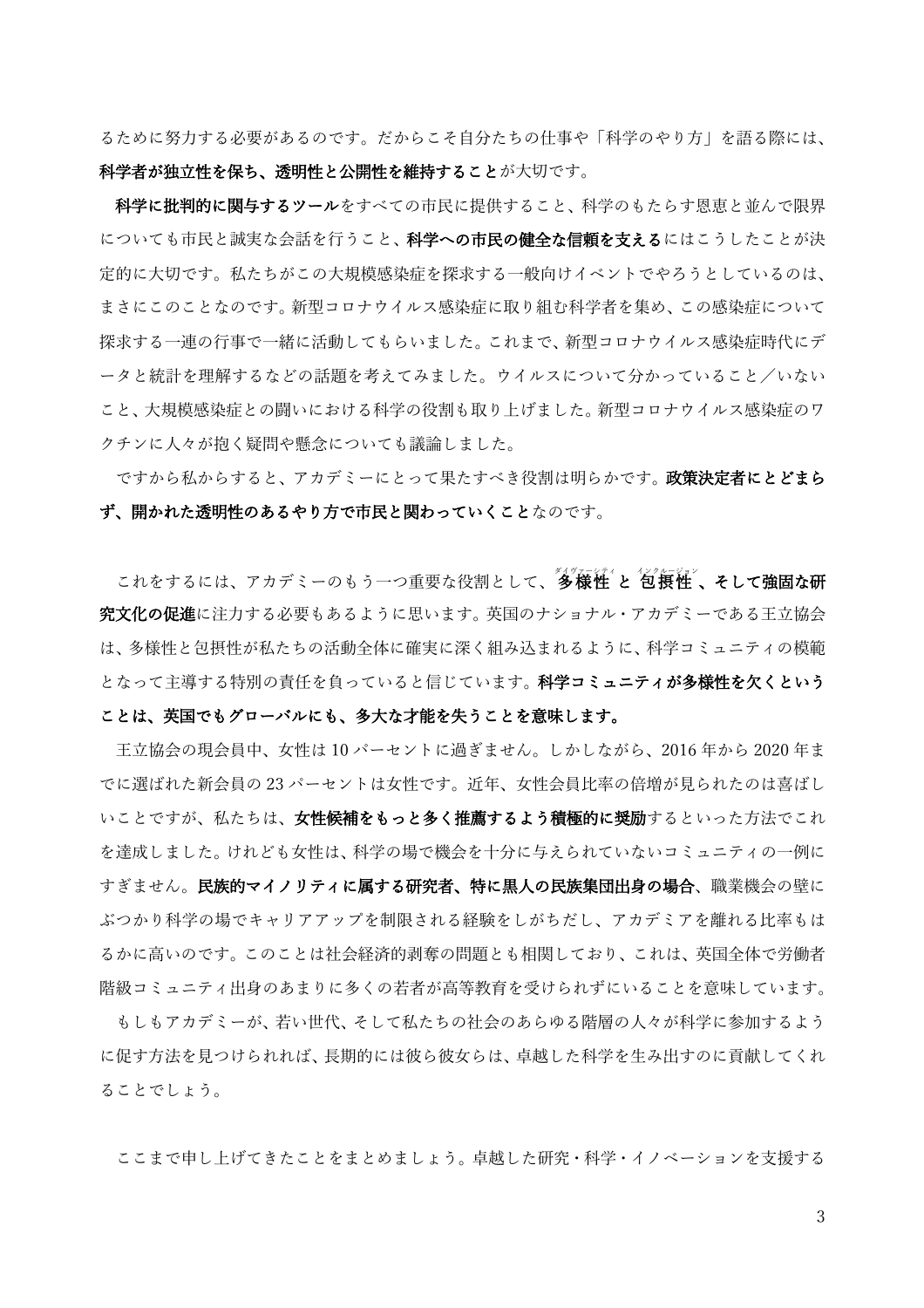こと、人類のための科学を促進すること、確かな情報に基づき独立した公平な政策助言を行うこと、 市民参加を通じて科学への健全な信頼を確たるものにすること、科学における多様性と包摂性を促 すこと、です。これらすべてと関係があり、しかもアカデミーの役割上最も大切なことでありながら、 まだ申し上げていない点が一つあります。国際協力です。

1723 年、王立協会の初代 対外担当書記 としてフィリップ・ヘンリー・ゾルマンが任命されました。 英国政府が <sup>7</sup>外 務 大 臣 <sup>-</sup> を任命する 59 年前のことでした。さらに王立協会にとっては 「国際主義<sup>」</sup> が常に大変重要であったことを述べておくのが良いでしょう。科学は関心を共有する諸分野で国境 をこえて進むものですが、これを促し支援し <sup>"</sup>( 
) となるために世界のパートナーと協働することは、 科学というもの基本信条と一致するものです。科学はグローバルな営みです。科学は世界のどこでも、 現代の生活の核心に位置するものであり、本来的にそしてますます国際的に協力して取り組むべき ものになってきています。私たちが今日直面する**グローバルな難題に取り組む**ために、科学者間のパ ートナーシップを発展させ、世界中の科学者と政策決定者を糾合させること、これこそが各国のアカ デミーの任務だと言わなければなりません。

最後に、本日、皆さんにお話しする機会を与えてくださったことに再度お礼を申し上げたく存じま す。また、アカデミーがいかなる役割を果たしており、果たすことができるのか、このことを熟考す る大切さを強調してくださったことにつき、日本学術会議に感謝いたします。アカデミーの多くは科 学のエリートをもって任ずることを目標に始まりましたが、私たちはその目標をこえて前進し続けな ければならないのだと信じています。私たちは、今日社会が直面させられている危機に、ともにでき うる限りの力を尽くして取り組んでいるのだということ、このことを確かなこととして申し上げた いと思います。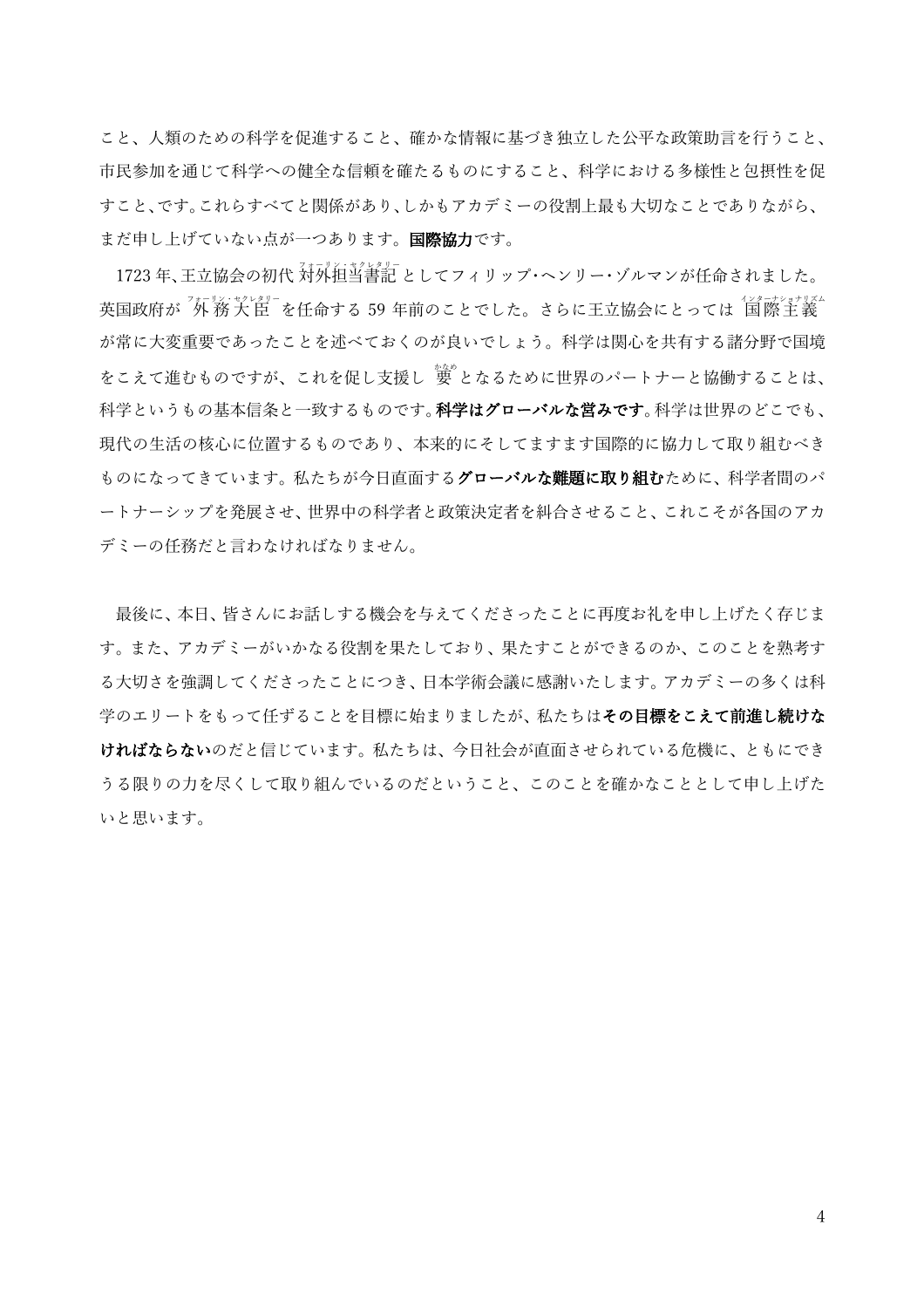## **Science Council of Japan**

## **Academic Forum: "Academies for the Future in the Age of Crises" - 27 February 2021**

Hello and thank you for inviting me to speak to you today at your Forum on "Academies for the Future in the Age of Crises".

It is a real pleasure to join you – if virtually - only three months into my new role as President of the Royal Society; and I hope this will be part of an ongoing dialogue with the Science Council of Japan.

You have asked me to comment on what the role of an academy is in the age of crises.

To address this, let me first reflect on the crises that I see we now face - not only as academies, but as domestic and global communities.

The obvious one, and the reason I am speaking to you via this video rather than in person, is the COVID-19 pandemic that has utterly changed our lives over the past year. But on top of that, we also face the ongoing, and accelerating, global crises of climate change and biodiversity loss. And this is all against a backdrop of such other challenges as growing inequality, an aging population, the spread of misinformation, and threats against academic and other freedoms.

So what can an Academy do in the face of such crises?

The Royal Society was created as an independent Fellowship of leading scientists in 1660 and, as reflected in its founding Charters of the 1660s, it's fundamental purpose has been to **recognise, promote, and support excellence in science** and to encourage the **development and use of science for the benefit of humanity**.

As the importance of science to everyone's health and wellbeing has been put in the spotlight over the last year, I think those principles are ones that have stood the test of time and **remain relevant today**. We have all seen how science has played a crucial role in the COVID-19 crisis – with rapid sharing of the viral genome sequence, rapid test development, and extraordinary efforts on development of treatments and vaccinations. Here in the UK, scientists, including many of our Fellows, have become household names for their work on researching and improving our knowledge of COVID-19, and statistical and scientific principles have become staples on the nightly news. We have certainly seen the science community rise to this challenge; and we have seen the importance of science to humanity.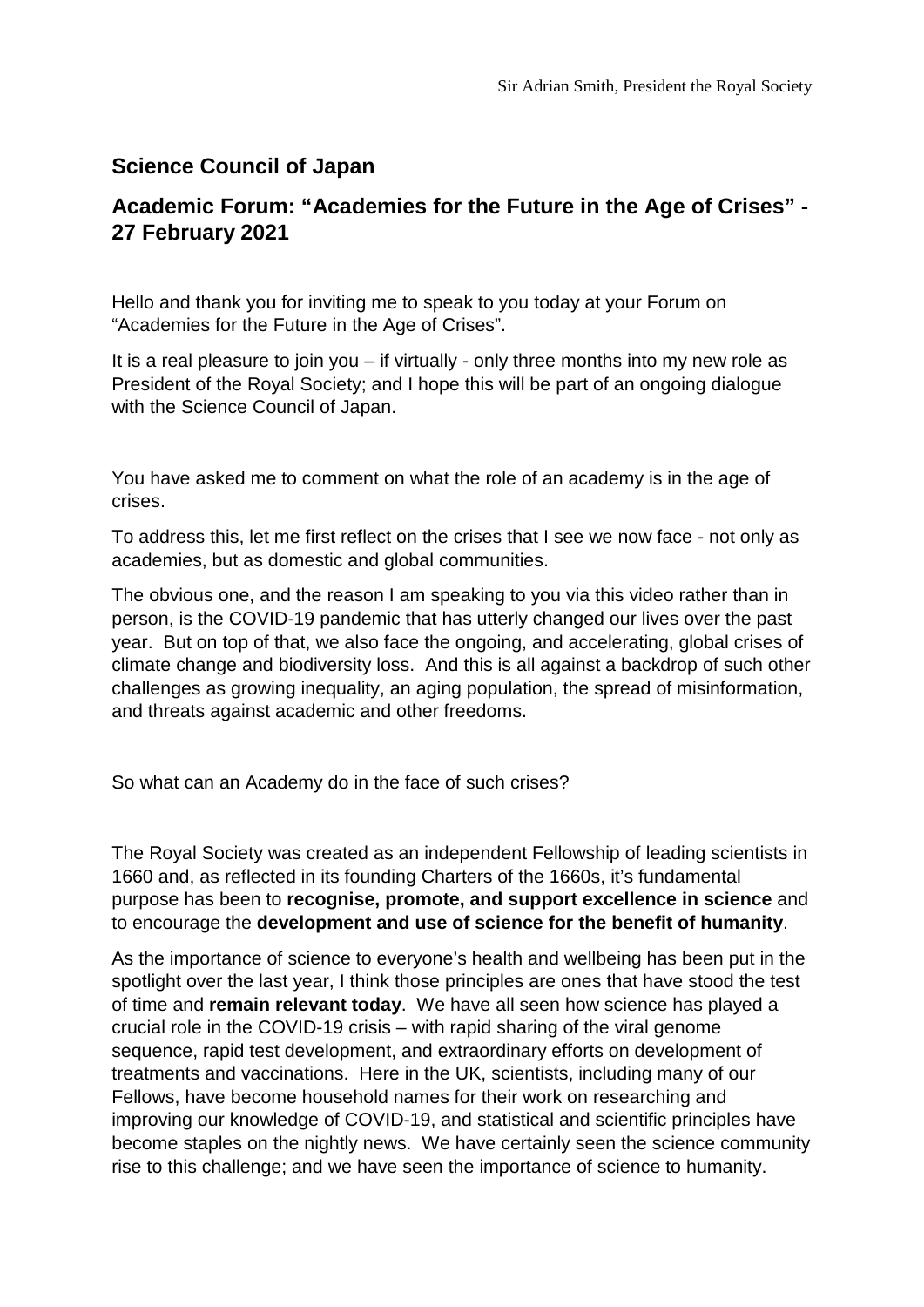In that context, the Royal Society, as an independent Academy, has, I believe, played an important role. It has acted as a **convenor and broker** to provide **independent and impartial advice** to Government and policymakers; it has also ensured that all research findings and data relevant to the COVID-19 pandemic are made **open access** in our journals; it has maintained a strong dialogue with the **press**, has delivered a programme of **public engagement** activities, and has **provided resources and activities relevant to a wider public** including parents supporting learning from home.

Let me unpick some of that.

The effects of the COVID-19 pandemic on our economies, health and social wellbeing have been profound. However, they have also demonstrated the importance of harnessing the best **science advice and expertise** and have led to a **renewed understanding that science advice is important across all areas of Government.** In my view, this presents an **opportunity for Academies** to show the important role they can play in that regard. And I therefore very much hope that our experience with COVID-19 will help boost the role of science in policy-making in the future; and, within that, the role of Academies as convenors of that advice - such that we see even better working between the science and policy making communities.

And, of course, I am not only talking about the use of science advice during emergencies. The case is just as strong in relation to **the ongoing crises of climate change and biodiversity loss**, which if left unmitigated, will be catastrophic for the future of humanity. And it is also the case for other issues that challenge our policy makers such as gene-editing or data. I therefore think that we need to build on what we have learnt during the pandemic to ensure greater focus on policy advice **for long-standing and predictable crises**; and for other policy challenges where science advice is needed.

I would then like to turn to the fact that, despite the successes, the current crisis has **tested public in trust in science** internationally and in the UK. Science and scientists have been under the spotlight and at the heart of political decision-taking like never before. Public attitudinal research shows us that here in the UK the public have a positive disposition towards science and scientists, and this also carries through to scientists at the forefront of dealing with the COVID-19 pandemic. However, the science community needs to work hard to maintain the trust we enjoy. It is important therefore that **scientists retain their independence and are transparent and open in their approach** to talking about their work and how 'science is done'.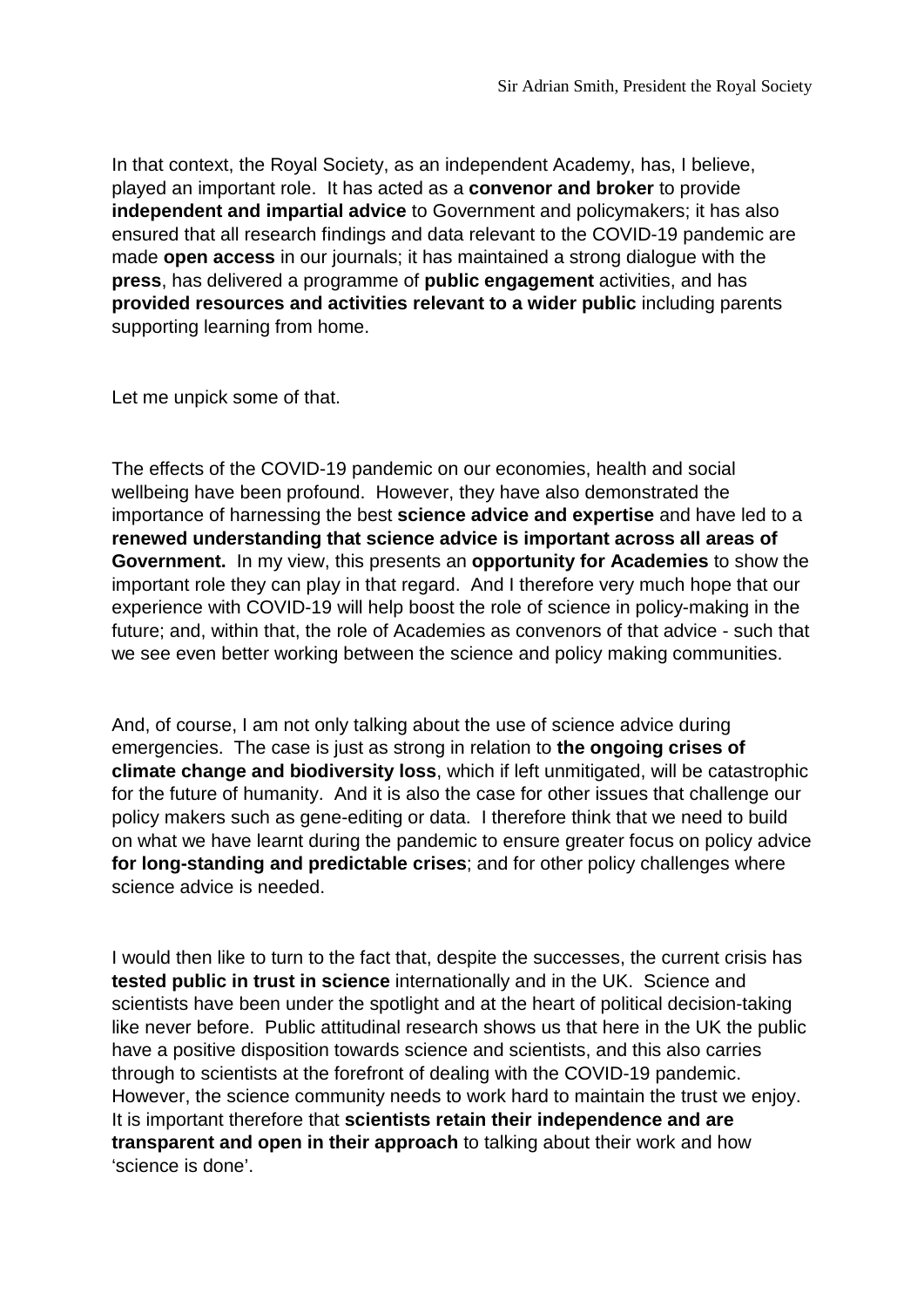Giving everybody the **tools to critically engage with science** and having honest conversations with the public about science's benefits, as well as its limitations, are vital **to support a healthy public trust in science**. That's exactly what we have been doing with our public programme of events exploring the pandemic. We have been bringing together scientists working on COVID-19 in a series of events exploring the pandemic. So far we have looked at topics such as understanding data and statistics in a time of COVID-19; we have explored what we do and don't know about the virus and the role of science in battling the pandemic; and we have discussed people's questions and concerns about the COVID-19 vaccines.

So, for me, a clear role here also for Academies – **engaging not only with policy makers, but with the public in an open and transparent way**.

In order to do this, I think that we also need to focus on **promoting diversity and inclusion and a strong research culture** as another key role for our Academies. As the UK's national science academy, the Society believes that it has a particular responsibility to lead by example in the science community and to ensure that diversity and inclusion are embedded across all our activities. **A lack of diversity across the scientific community represents a large loss of talent both in the UK and globally.** 

Only ten per cent of the Society's current Fellowship are women. However, during the period 2016 to 2020 23% of new Fellows elected were women. It is gratifying to see a doubling of the proportion of female Fellows in recent years and we have achieved this through steps such as **actively encouraging the nominations of more women candidates**. However, women are only one of the underrepresented communities in science. **Ethnic minority researchers, and particularly individuals from Black ethnic groups**, experience barriers throughout their careers that limit their progression in science and see them leave academia at much higher rates. This is interrelated with issues of socioeconomic deprivation, which mean too many young people from working class communities across the whole of the UK are unable to pursue higher education.

If academies can find ways to encourage participation in science, from a young age, and from all parts of our community, then they will be doing a service to scientific excellence in the long-term.

So, I've spoken about: supporting excellent research, science, and innovation; facilitating science for the benefit of humanity; delivering informed, independent, and impartial policy advice; ensuring healthy public trust in science through public engagement; and promoting diversity and inclusion in science. One thing I have not yet mentioned which links all of those things and is central to the role of an academy is **international cooperation**.